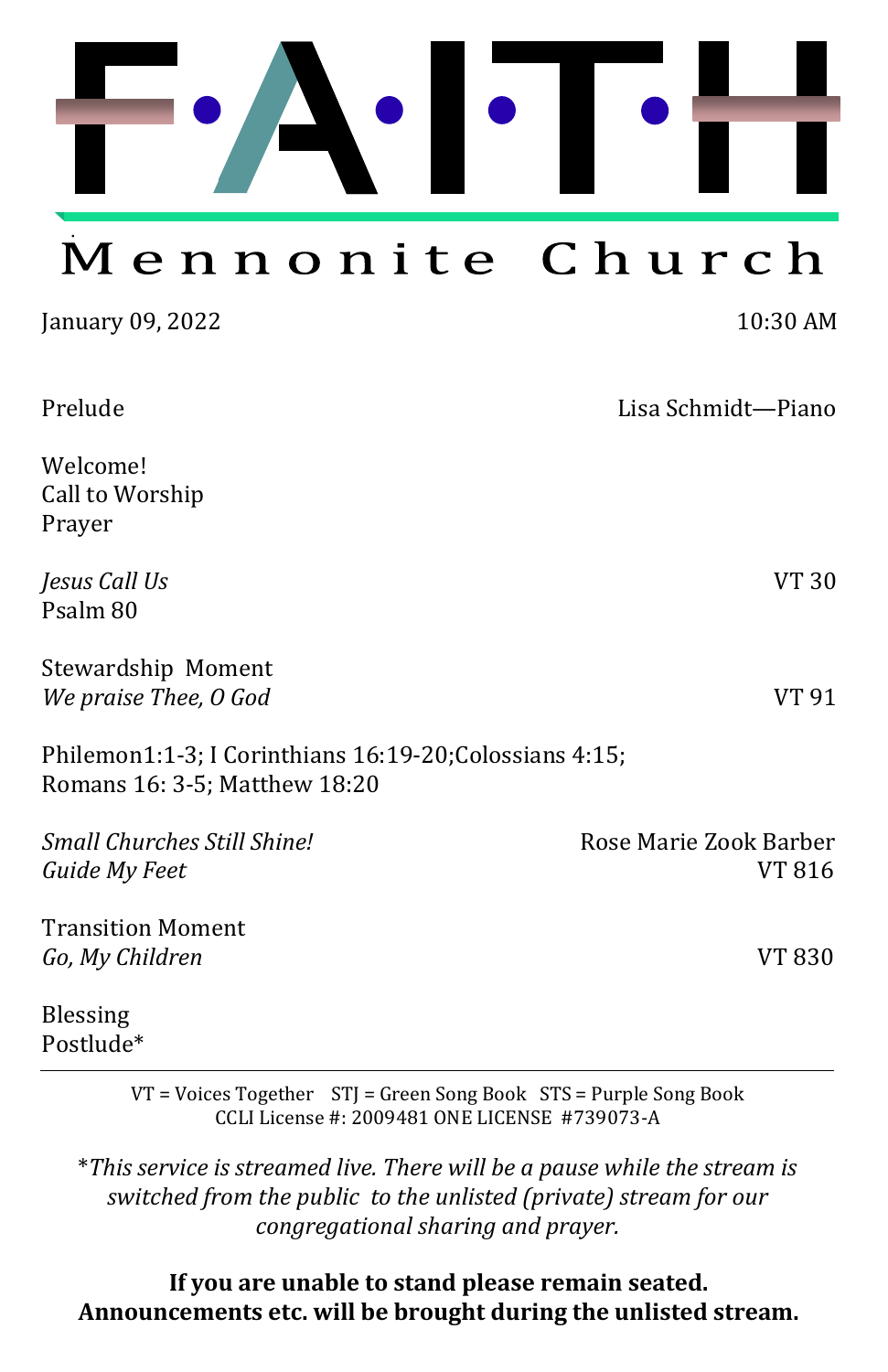#### **WORSHIP PARTICIPANTS**

| Guest Speaker Rose Marie Zook Barber |  |
|--------------------------------------|--|
| Worship Leader Pam Schmidt           |  |
| Song Leader Tom Gaeddert             |  |
| AccompanistsLisa Schmidt             |  |
|                                      |  |

| Sanctuary Prep  Leslie Hadley       |  |
|-------------------------------------|--|
|                                     |  |
|                                     |  |
|                                     |  |
| UshersChuck Schmidt & Merrill Unruh |  |
| Greeters Ken & Mary Janzen          |  |



# Welcome to Faith

Mennonite Church. We are glad you are here.

*Please wear a mask during worship and singing.*

If you need a **listening assistance device or a large print bulletin**, please ask an usher.

There are a few \*quiet\* craft items on the back table of the sanctuary that can be used during worship.

#### **OUR MISSION STATEMENT**

As followers of Jesus Christ, our mission is to

- Worship together as a community of faith,

**-** Invite everyone to share the gift of God's love,

- Nurture each other in the faith,

- Serve others in the spirit of Christ, and

**-** Proclaim His way of peace, justice and reconciliation.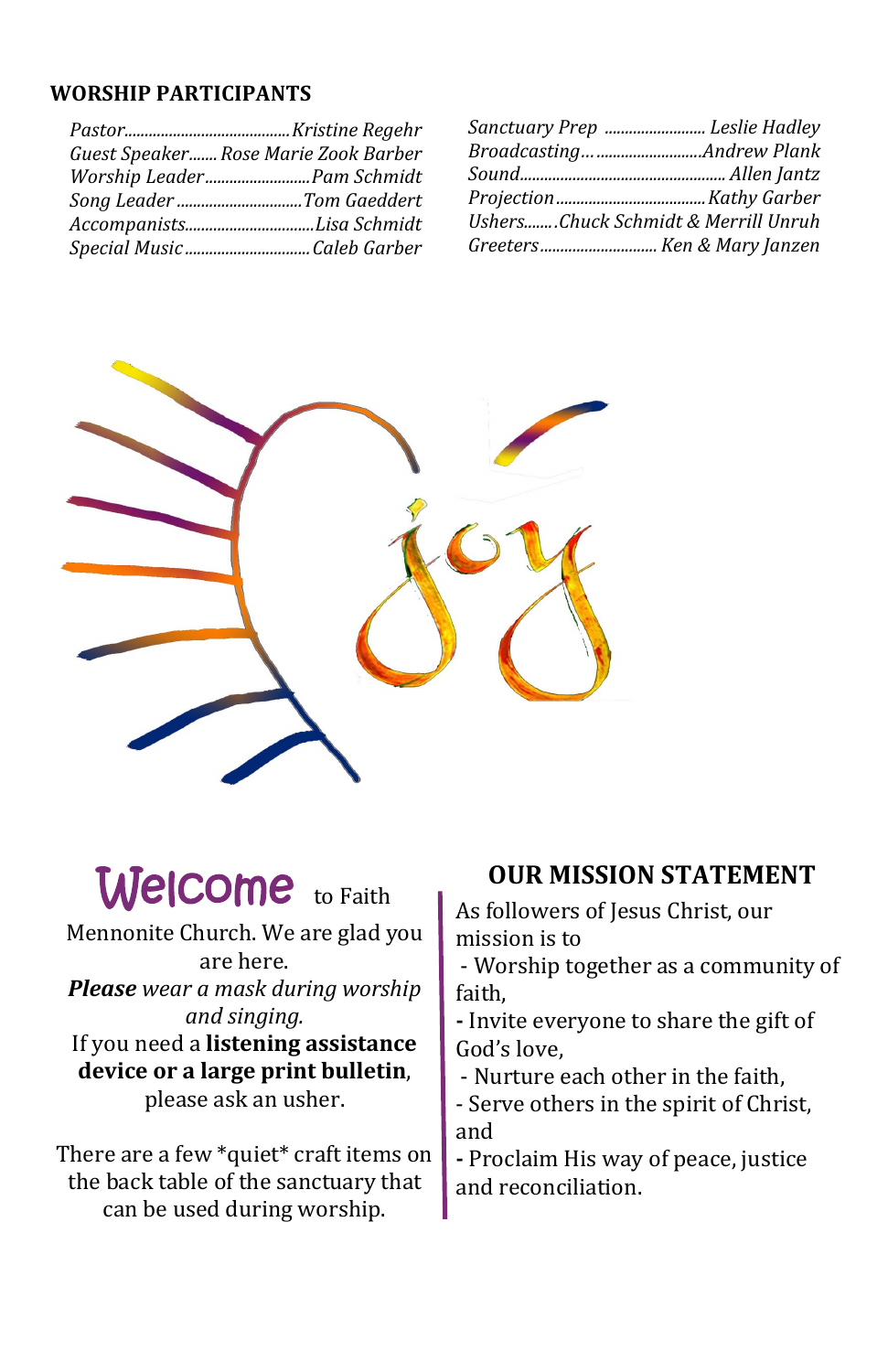#### *FAITH FAMILY NEWS*

**TWO CONGREGATIONAL MEETINGS** are coming up. They will take place around 11:30AM:

**TODAY** will be the First Reading of the proposal from the Transition Team/ Council regarding LGBTQ+ Inclusiveness. This Special Congregational Meeting will focus on clarifying both the process for reaching consensus specifically for this proposal, and any questions about the language of the proposal itself. There will not be any significant, substantive discussions about the actual proposal, as that is part of the Second Reading, which will take place in February. In between the first and second reading, there will be optional meetings for answering questions about this subject. All questions welcome.

**JANUARY 23, 2022** will be the Annual Business Meeting. Church Leadership will provide an overview of the past year, via the Annual Report. We welcome questions and concerns regarding information in the Annual Report, which will be available no later than Sunday, Jan. 9th. We request that you review the information, and provide questions in advance, if possible. There will be opportunity to ask questions at the meeting, but having your questions in advance is helpful in the interest of keeping the meeting reasonably short. We will be 'testing out' the five-finger consensus process for adoption of the 2022 Faith Mission Plan.

**WE ARE UPDATING** and expanding the Instant Church Online Directory with the help of the Gifts Discernment Committee! Forms have been delivered to your mailboxes. Please verify your contact information. We are hoping you will be willing to share some basic information about yourselves and your families so we can all know each other a little better. Plan to schedule a time for a current photo to be taken on a coming Sunday as well.

**THERE WILL NOT BE ANY** Mission Circle meeting in January but we are still gathering items for New Hope shelter and an offering. Bring them to the church. Below are the items needed:

Potato chips, Lunch Meat and Sliced Cheese (place in refrigerator, marked for shelter), Ramen Noodles, Ramen Soup Cups, Toilet paper, Laundry pods, 55 gal. trash bags. These items will be picked up on January 13, 2021. Thank you, The Mission Circle

**WE APPRECIATE** the way Faith Church has supported Homer & Elma Harms over these last years of their lives! We thank you from our hearts and wish you a happy New Year in the Lord!  $\sim$  The family of Elma Harms

**ROY UNRUH** left for the Peace Academy, in Kykotsmovi, AZ on January 2. He will be serving there as a volunteer in teaching students from grades 1-8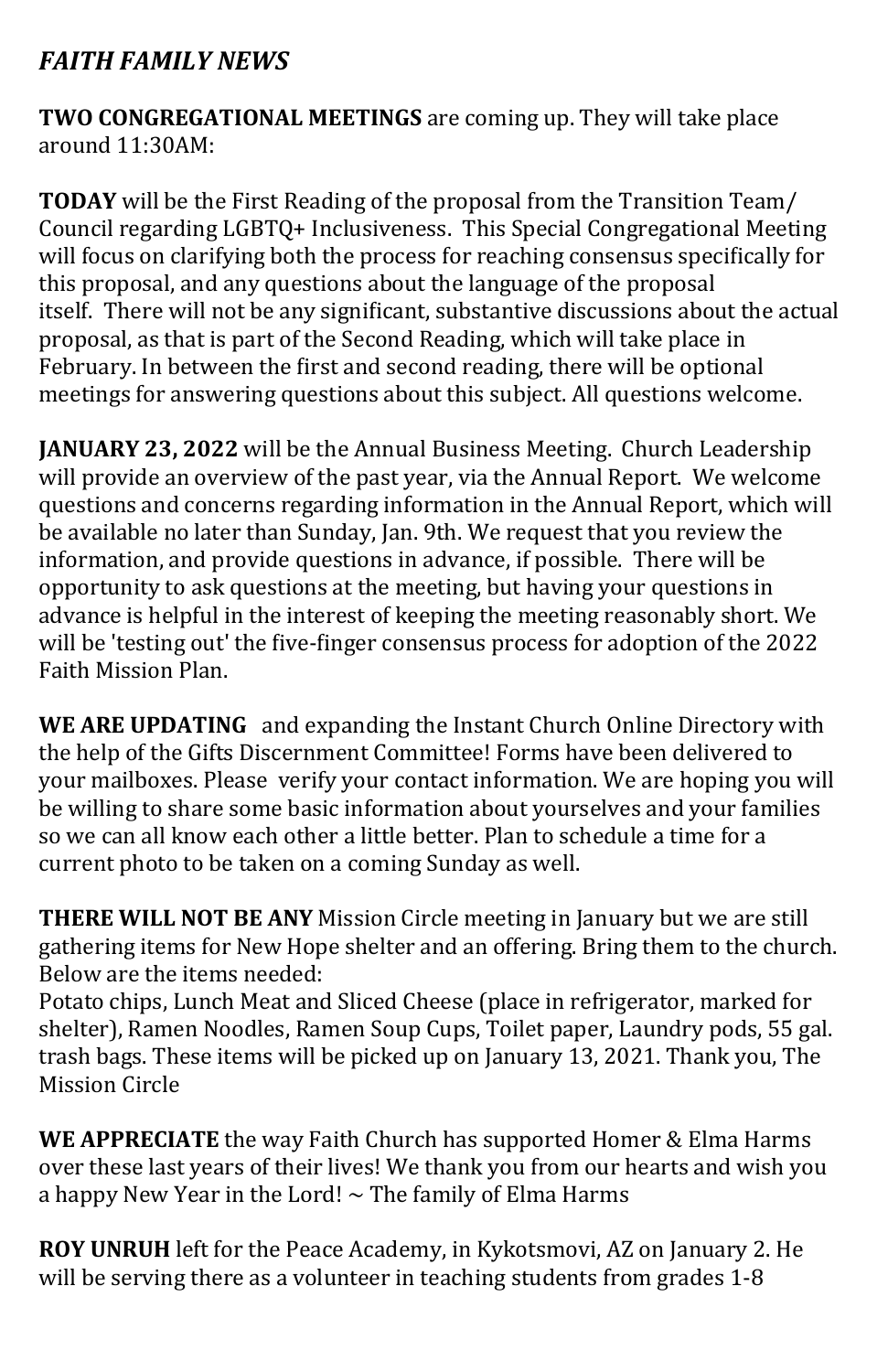through the SOOP Program sponsored by MCC. His term will be from January 4 to March 12.

 If you need to send information via regular mail, his address will be Peace Academic Center Roy Unruh P. O. Box 282 Kykotsmovi, AZ 86039

### **OTHER AREA EVENTS**

**HEALING & HOPE:** A confidential group of women supporting each other in seeking healing and hope after experiencing betrayal trauma (a spouse or partner's use of pornography, affair, or sexual addiction). The group is hosted by First Mennonite Church of Newton and facilitated by Audrey Ratzlaff, M.Div, and Gail Unruh-Revel, LSCSW, CST, CSAT. Meetings will be via zoom, and occur every other Tuesday beginning after the first of the year. Please contact the facilitator, Audrey Ratzlaff ([aaratzlaff@yahoo.com\)](mailto:aaratzlaff@yahoo.com), or Pastor Laura Goerzen of FMC Newton ([laurag@firstmennonitenewton.org\)](mailto:laurag@firstmennonitenewton.org) for more information.

**EVERENCE** will hold an informative Medicare webinar on Tuesday, Jan. 18, starting at 6:30 p.m. Topics will include, when and where to sign up for Medicare, what Medicare does (and doesn't) cover, Medicare Parts A, B, C and D in clear, understandable language plus budgeting for health care costs in retirement. There will also be time for your questions.

Information will be presented by staff from the Everence offices in Central Kansas. To register contact Everence at 316-283-3800, 877-467-7294 or [central.kansas@everence.com.](mailto:central.kansas@everence.com) Attendance recommended for those approaching retirement or those ready to sign up for Medicare.

**THE KANSAS MENNONITE DISASTER SERVICE UNIT** invites you to attend the annual meeting on Sunday, January 16, 2 p.m. at Tabor Mennonite church, rural Newton, KS. No need to register. We will be sharing and celebrating the work of MDS and voting on Unit Bylaw

revisions. For a copy of the Bylaw revisions and zoom info contact Cleo Koop at cleohkoop@gmail.com . This will be a hybrid event, in person as well as virtual on Zoom. Tabor Mennonite Church is located at 891 Chisholm Trail Rd, Newton, KS.

#### **WESTERN DISTRICT CONFERENCE** gives

thanks for the generous financial

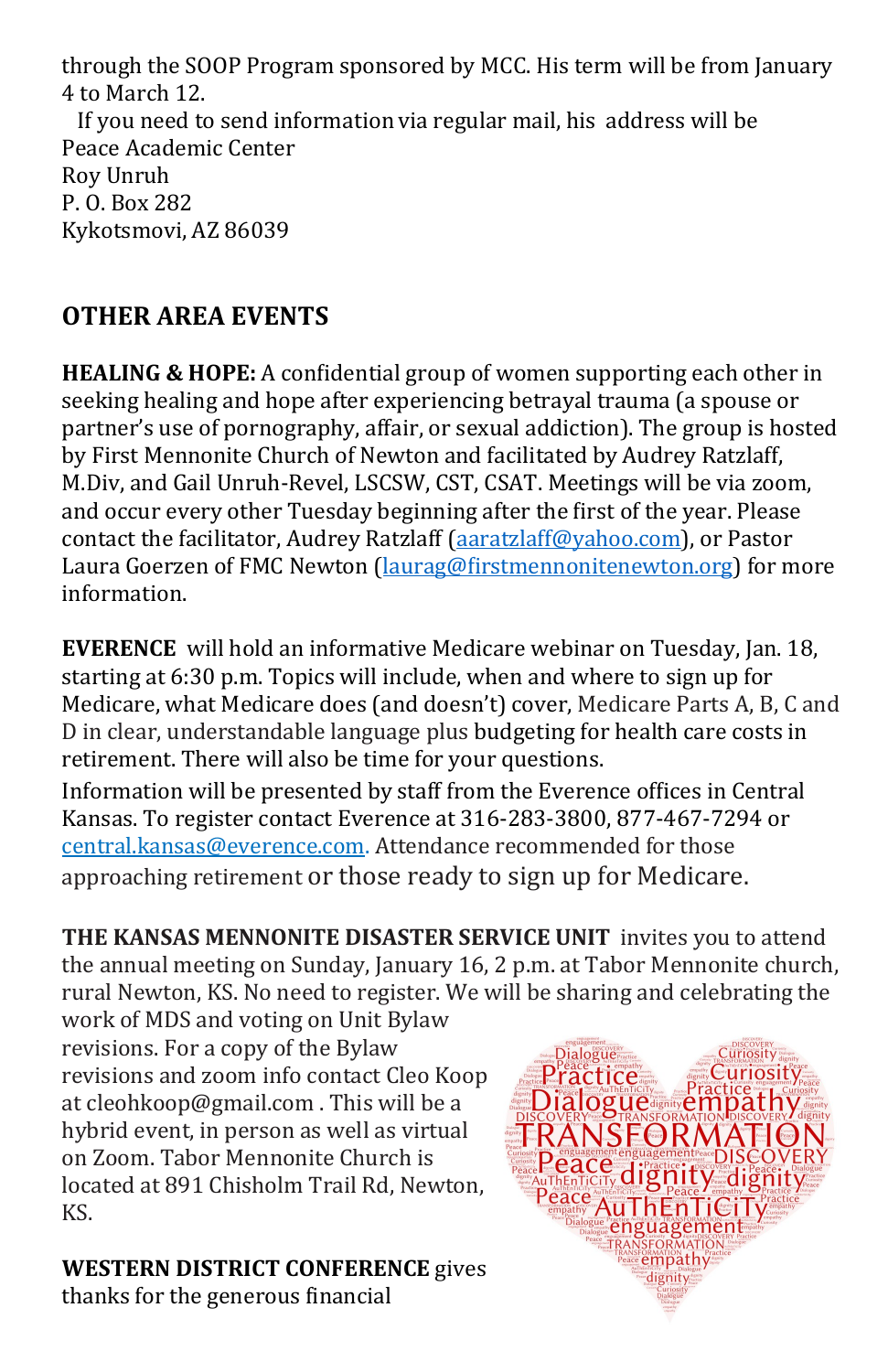contributions, prayers and volunteer service of all the congregations and individuals who support WDC ministries.

**LIFE ENRICHMENT AT BETHEL COLLEGE** has been canceled for spring 2022, due to ongoing health and safety concerns. Organizers hope to resume Life Enrichment in fall 2022.

**JANUARY 17 AND 18 -** Bethel College hosts two activities for the Martin Luther King Jr. holiday that are free and open to the public, both in Memorial Hall: Jan. 17, 7 p.m., program with Jasmyn Elise Story as the featured speaker; Jan. 18, 2 p.m., screening of the Kellogg Foundation's 2022 National Day of Racial Healing event.

**SAVE THE DATE:** Saturday, January 29 – Kauffman Museum annual Kansas Day event, "Famous Kansans," noon-4 p.m., museum and grounds. For more information, see the Kauffman Museum Facebook page or [kauffmanmuseum.org](http://kauffmanmuseum.org)

**NEW HOPE SHELTER** will be hosting a Volunteer Training day on Thursday, January 27th, 2022 from 7pm to 8:30pm. Our volunteer shift hours are as follows: 5pm to 11pm daily. If you know anyone who is interested in signing up for volunteer training, please send me their name, telephone number, and email address. Please let me know no later than Tuesday, January 25th, 2022. Thank you and have a blessed day! **Shonda M Suddeth Shelter/Volunteer Coordinator** (316) 283-7711 [shonda@newhope](mailto:Brian@newhope-shelter.org)-shelter.org